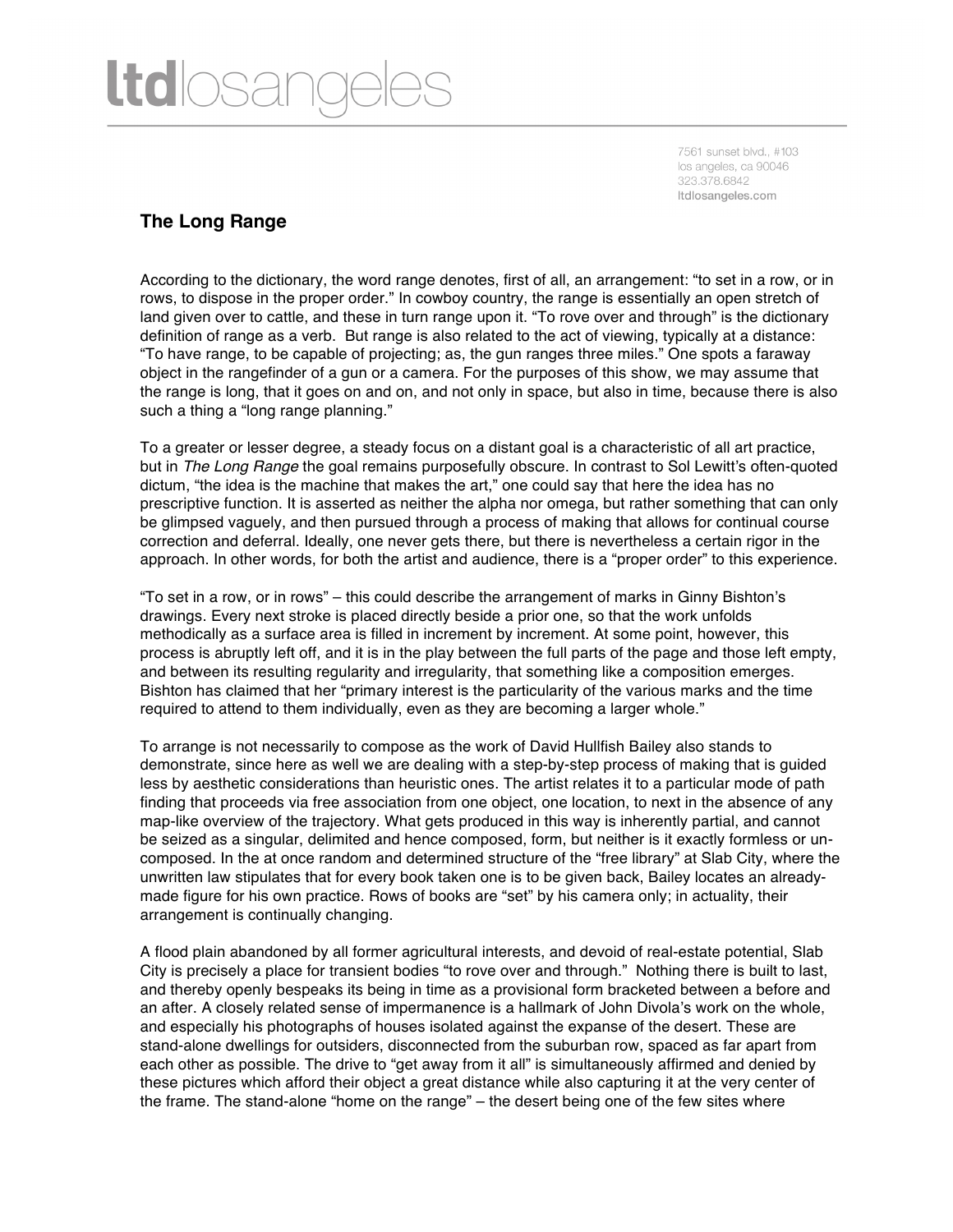## **ltd**losar

7561 sunset blvd., #103 los angeles, ca 90046 323.378.6842 Itdlosangeles.com

Western-style homesteading remains a viable option – is isolated as a mark against the undifferentiated field of the landscape; one mark that will in turn be hung next to another.

The house in the desert, the boat on the ocean, the figure in the landscape, all stand out as anomalous incursions into an otherwise natural ground. These are objects that catch the eye across the long range, and only then become caught in the picture. In the built environment of the city whatever stands out must be designed for this purpose, as with the notorious Colby posters that Christopher Michlig works with. These are imprinted with thick black letters across modulated neon fields to be read from across the street, typically in passing. Michlig collects, dissects, and then recomposes these posters from their dispersed parts in a way that fundamentally obstructs their given message while still respecting their structural template. The grid-work matrix of the printing press remains visible throughout, and perhaps even more so as a highly constrained means of aesthetic arranging, or composition, rather than strictly promotion. In the absence of legible content, what we see is precisely what is "capable of projecting."

A thing projects itself forward as an image, and this image, once captured, reverts to the status of thing, a thing that is "capable of projecting." Certainly, this capability is essential to the elaborate stage show machinery that Jim Skuldt salvaged from Neil Diamond's mid-nineties tour. Consisting of a multi-level, circular, rotating platform inlaid with and surrounded by lights, and an overhanging cluster of speakers, it is determined to reach even those seated in the darkest depths of the theater. This portable stage is dubbed a "turn-table" by its operators, the roadies, which obviously recalls the recorded form of music within the live arena, and by extension also perhaps the idea of a movement that holds its viewers spellbound and inert. The performer turns in circles to insure a certain amount of face-time with the surrounding audience held fast in their seats. But what happens when this same gear is presented in a gallery where we are encouraged to move freely about it? Moreover, what happens when something designed to stand out and be experienced at a distance is observed closeup?

Questions of viewing range and sounding range intersect as well in Cindy Bernard's ongoing aesthetic inquiry into the histories of media. Of particular interest in this regard is a project concerning the ham radio craze of the inter- and post-war years, for here as well isolation is a prerequisite to communication. One has to get away from the city to marshal the bandwidth required to exchange information with other nations; it is to the flattest landscapes that the sleek verticality of the radio antenna is best suited. Bernard surveys a stretch of her deceased grandfather's lot in the desert over a retaining wall in a series of photographs that occasionally alight on some scattered technological remains from his days as a committed ham radio enthusiast. She walks the line of the wall, documenting the ground covered with each step, as if to reiterate the horizontality of an antenna that has fallen alongside its operator (the overall project is titled Silent Key, which designates a transmission source that has gone dead).

One project begins when the other leaves off, extending its range past its existential end-point, lending it a kind of afterlife. As art, however, the projective capabilities of whatever one starts with will become both more diffuse and more circumscribed, for this now is also an object of reflection. Implicit in our encounter with these things in the space of the gallery is an awareness of the various stages that they have undergone on the way to becoming pictures and sculptures. Here, then, we can speak of "long range planning," but again in the absence of any definite end. Rather, the point is to sustain some part of one's interest in the original projecting thing as well as the artistic project that it has engendered, and this involves a continual alternation between looking forward and looking back. In